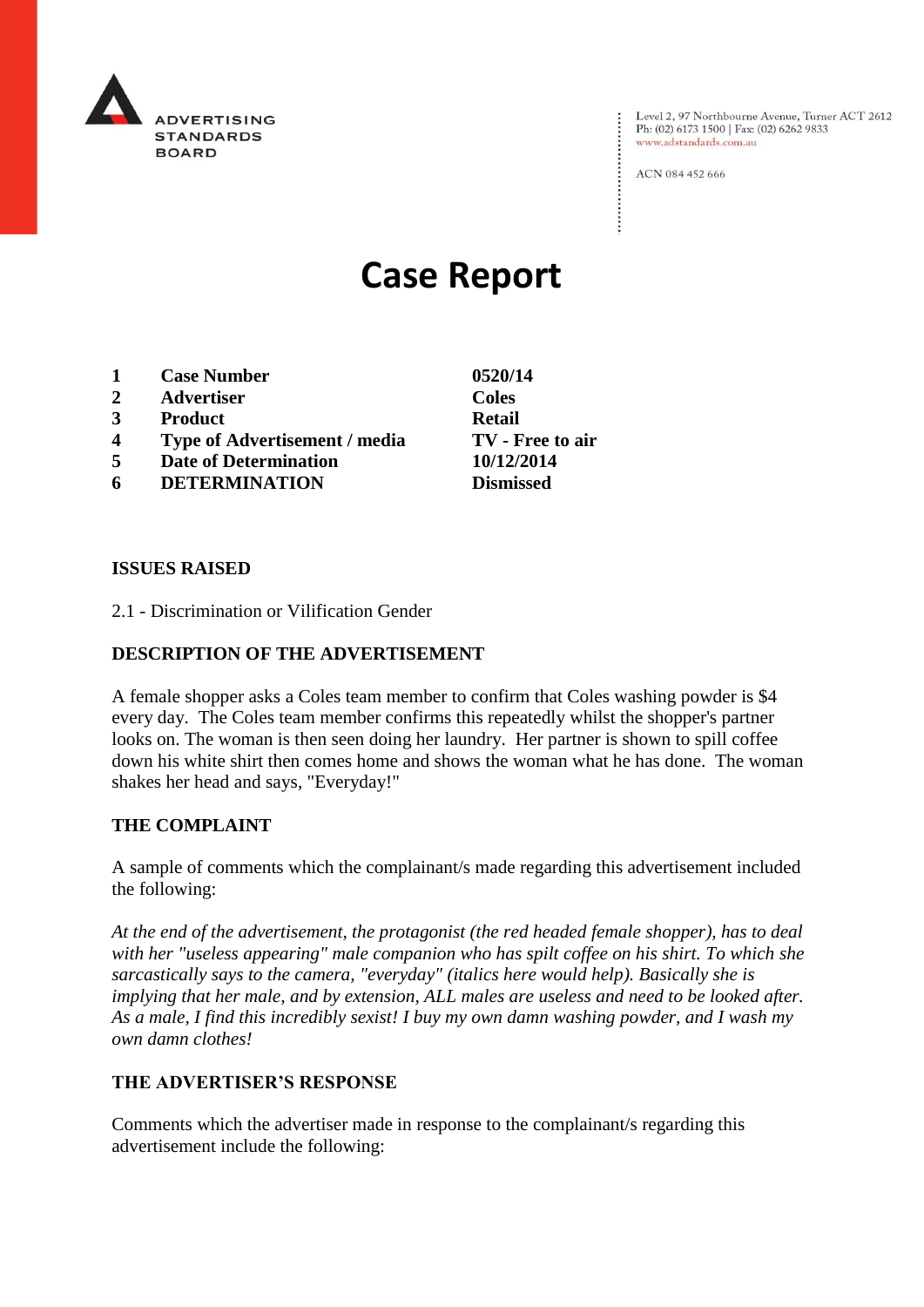*I refer to your letter dated 21 November 2014 advising Coles Supermarkets (Coles) of a complaint received by the Advertising Standards Bureau in relation to a Coles' television advertisement for Coles Brand laundry detergent (Advertisement). Specifically, the Bureau is concerned that the complaint raises issues under section 2.1 of the AANA Code of Ethics. Coles understands the importance of ensuring that its advertising is accurate and in line with community values and standards when communicating with our customers, and is confident that the Advertisement is consistent with Section 2 of the AANA Code of Ethics. In relation to the specific information requests, Coles provides the following documents and information: Issues arising under Section 2 of the Advertiser Code of Ethics You have requested that our response addresses all parts of Section 2 of the AANA Code of Ethics. The Advertisement features interactions between a customer and Coles team member in store, a man and a work colleague in a work environment, and a couple in a home environment. Coles submits that each part of the Advertisement, and the Advertisement in its entirety, complies with each of the principles set out in subsections 2.2 to 2.6 of the AANA Code of Ethics. A response on subsection 2.1 of the AANA Code of Ethics is set out below. Response to the complaint Coles understands that the essence of the complaint is that the female shopper in the Advertisement "is implying that her male, and by extension, ALL males are useless and need to be looked after." You have identified Section 2.1 of the AANA Code of Ethics as the relevant section, which states "Advertising or Marketing Communications shall not portray people or depict material in a way which discriminates against or vilifies a person or section of the community on account of race, ethnicity, nationality, gender, age, sexual preference, religion, disability, mental illness or political belief", and that gender is the relevant factor that concerns the complainant. The main theme of the Advertisement is "everyday" pricing at Coles on Coles Brand Ultra Concentrate Laundry Powder, which delivers a brilliant wash every time. The Advertisement is delivered in a light hearted and humorous manner through interactions between a man and a woman, and a Coles team member. Coles rejects that the Advertisement implies that the man featured is useless, and therefore all males are useless. While it may be possible to draw a conclusion that the actual man featured is clumsy and perhaps does not do his own laundry, there is nothing in the Advertisement that allows a general inference to be drawn that all males are clumsy and do not do their own laundry, nor that all males are useless or inferior in some way. Equally, there is nothing in the Advertisement that allows a general inference to be drawn that all females are superior, not clumsy, and always do the laundry. The representation of the male character is not demeaning or derogatory, it is light hearted. The Advertisement does not humiliate or ridicule men, or make men appear inferior. Coles believes this is consistent with a number of previous complaints that the Board has considered and dismissed, including 0504/12 which noted in relation to an advertisement where a man was having difficulty fitting a car seat "…the suggestion that the man would not be able to fit a car seat is stereotypical and considered that it is presented in a manner which is mildly humorous and not negative or demeaning". Coles is satisfied that the Advertisement does not breach Section 2.1 of the AANA Advertiser Code of Ethics as it does not discriminate or vilify a person on account of their gender.*

### **THE DETERMINATION**

The Advertising Standards Board ("Board") considered whether this advertisement breaches Section 2 of the Advertiser Code of Ethics (the "Code").

The Board noted the complainant's concern that the advertisement implies that all men are useless and need to be looked after by a woman.

The Board viewed the advertisement and noted the advertiser's response.